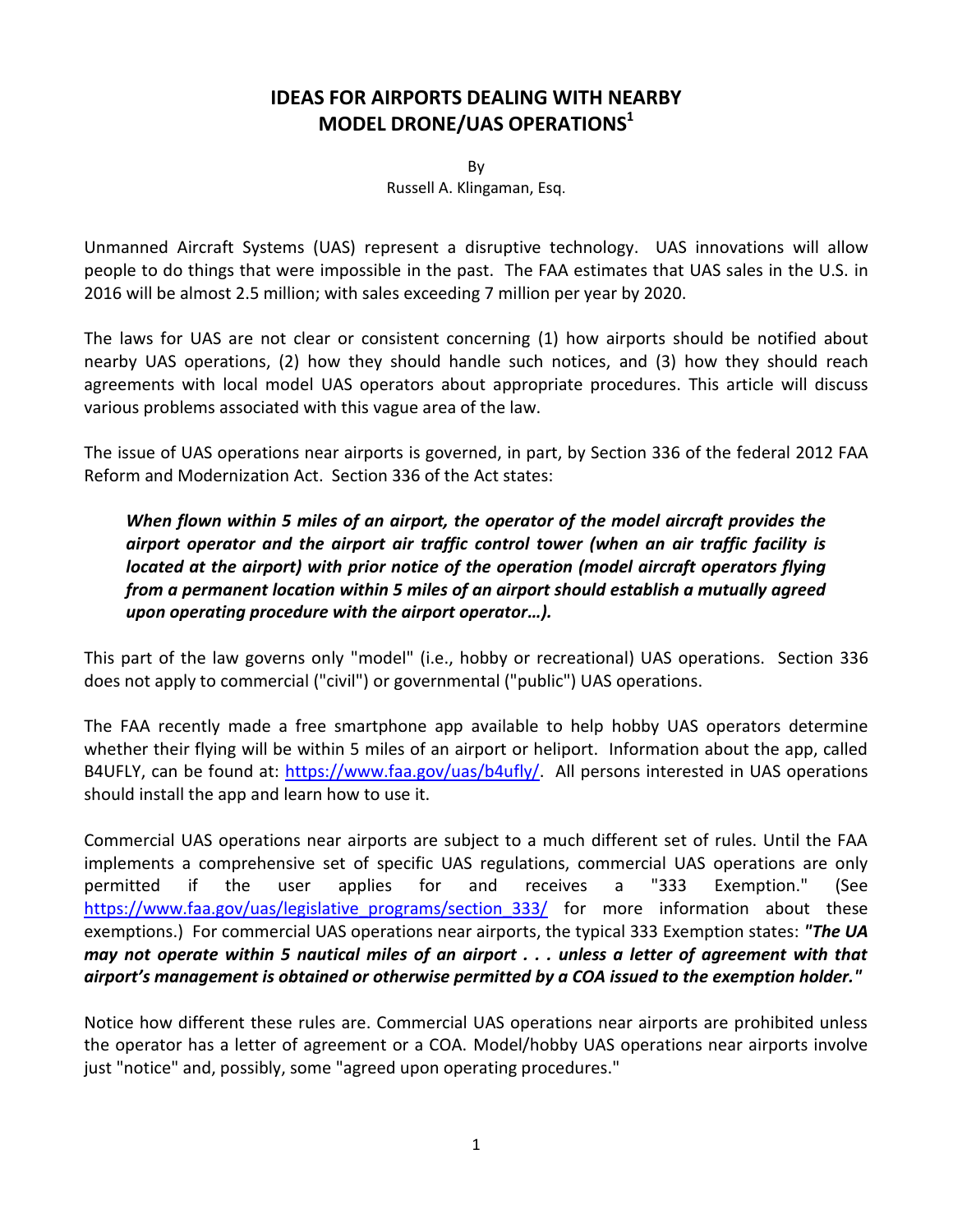Members of the aviation community need to know that the 2012 Act seriously restricts the FAA's ability to govern model/hobby UAS activities. The Act states: "*the Administrator of the Federal Aviation Administration may not promulgate any rule or regulation regarding a model aircraft, or an aircraft being developed as a model aircraft, If . . .* " Model/hobby UAS operations are off limits from FAA regulation if the aircraft is: (1) flown strictly for hobby or recreational use; (2) operated in accordance with a community-based set of safety guidelines; (3) 55 pounds or less; (4) operated in a manner that does not interfere with and gives way to manned aircraft; and (5) notice to airports is given as mentioned above.

In June 2014, the FAA issued its legal interpretation of section 336 of the 2012 Act. Concerning mode/hobby UAS operations near airports the FAA said:

*If the model aircraft operator provides notice of forthcoming operations which are then not authorized by air traffic or objected to by the airport operator, the FAA expects the model aircraft operator will not conduct the proposed flights. The FAA would consider flying model aircraft over the objections of FAA air traffic or airport operators to be endangering the safety of the NAS [National Airspace].*

What does this mean? Can an airport manager prevent a model/hobby UAS pilot from flying near the airport? The answer is "NO." The airport manager can "object," but he/she cannot prohibit any UAS flying near the airport; no matter how dangerous it appears.

The FAA website has a page dedicated to Q&As for hobby UAS operations near airports: [\(http://www.faa.gov/airports/special\\_programs/uas\\_airports/model\\_airplane\\_faqs/\)](http://www.faa.gov/airports/special_programs/uas_airports/model_airplane_faqs/) For members of the aviation community involved in airport operations, it seems that the FAA guidance has some serious problems.

In the next section of this article I have included the FAA's questions and most of its answers pertaining to airports and model/hobby UAS operations. For each of the FAA's questions and answers, I offer my comments. Here we go:

#### **FAA Question No. 1. What rules apply to model aircraft use near an airport?**

#### **FAA Answer:**

*Section 336 of Public Law 112-95 established the following criteria for model aircraft operations:* 

*- Flown in accordance with a community-based set of safety guidelines and within the programming of a nationwide community-based organization (CBO);*

*- Flown in a manner that does not interfere with, and gives way to, any manned aircraft; and*

*- When flown within five statute miles of an airport, the operator of the model aircraft provides the airport operator and the airport air traffic control tower (when an air traffic facility is located at the airport) with prior notice of the operation. Model aircraft operators flying from a permanent location within five statute miles of an airport should establish a mutually agreed upon operating procedure with the airport operator and the airport air traffic control tower (when an air traffic facility is located at the airport).*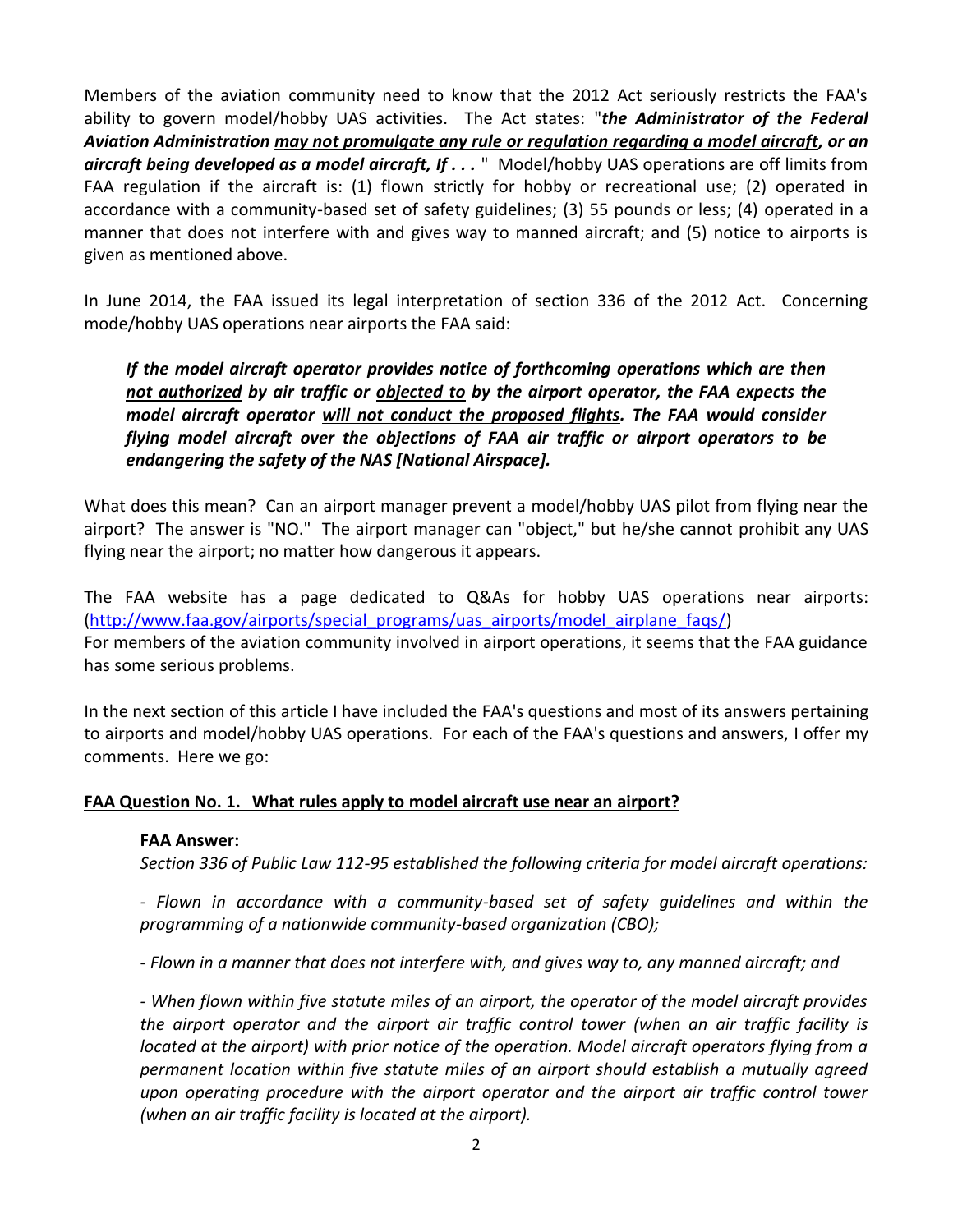*- Model aircraft must be operated within the visual line of sight of the operator using only eyeglasses or contact lenses as aids.* 

*The FAA recommends model aircraft operators limit operations to at or below 400 feet above ground level (AGL). Model aircraft are prohibited from operating in Prohibited Areas, Special Flight Rule Areas or the Washington National Capital Region Flight Restricted Zone, without specific authorization. Additionally, model aircraft operators should be aware of other Notices to Airmen (NOTAMs) that address operations near locations such as military or other federal*  facilities, certain stadiums, power plants, electric substations, dams, oil refineries, national *parks, emergency services, and other industrial complexes.*

**RAK Comments:** The "prior notice" rule seems to be more of the *start* of a problem rather than a *solution*. Implied in the rule is the idea that model/hobby UAS pilots operating near airports represent a potential risk to aviation safety. The risk, obviously, is that unmanned aircraft will interfere with, or even collide with, manned aircraft. What is the manager of a non-tower airport (including both public and private airports) supposed to do with a model/hobby pilot's notice of operation? Being put on notice of a potential safety problem near the airport; how should the airport respond? What if the unmanned aircraft does collide with a manned aircraft using the airport or flying near the airport? Could the airport be accused of being negligent and held liable for the way the airport handled -- or failed to handle – the model/hobby pilot's notice?

### **FAA Question No. 2. Is model aircraft use prohibited within five statute miles of an airport?**

### **FAA Answer:**

*There are no legislative prohibitions. However, Section 336 of Public Law 112-95 requires the operator of the model aircraft to notify the airport operator and airport traffic control tower (if one is located on the airport) prior to operating within five miles of an airport. For ease in determining distances, the FAA interprets this as five statute[5] miles from an airport reference*  point (ARP) as denoted in the current FAA Airport/Facility Directory (AFD) or for airports not *denoted with an ARP, the center of the airport symbol as denoted on the current FAA-published aeronautical chart. Please note that model aircraft operators must also comply with the requirements of the airspace where they intend to fly the model aircraft. Please refer the model aircraft operator to the local airport traffic control tower, if one is located at the airport, for specific questions on airspace operating requirements.*

**RAK Comments:** Despite the large number of words used to answer this question, the answer is really very simple: NO; an airport cannot prohibit any model aircraft operations anywhere with 5 miles of the airport. In other words, the law requires that airports receive notice of a potentially dangerous situation nearby, but they can't do anything to stop it from happening.

# **FAA Question No. 3. What procedure should I follow for a permanent model aircraft flying location that is within five statue miles of my airport?**

# **FAA Answer:**

*Section 336 of Public Law 112-95 states that:*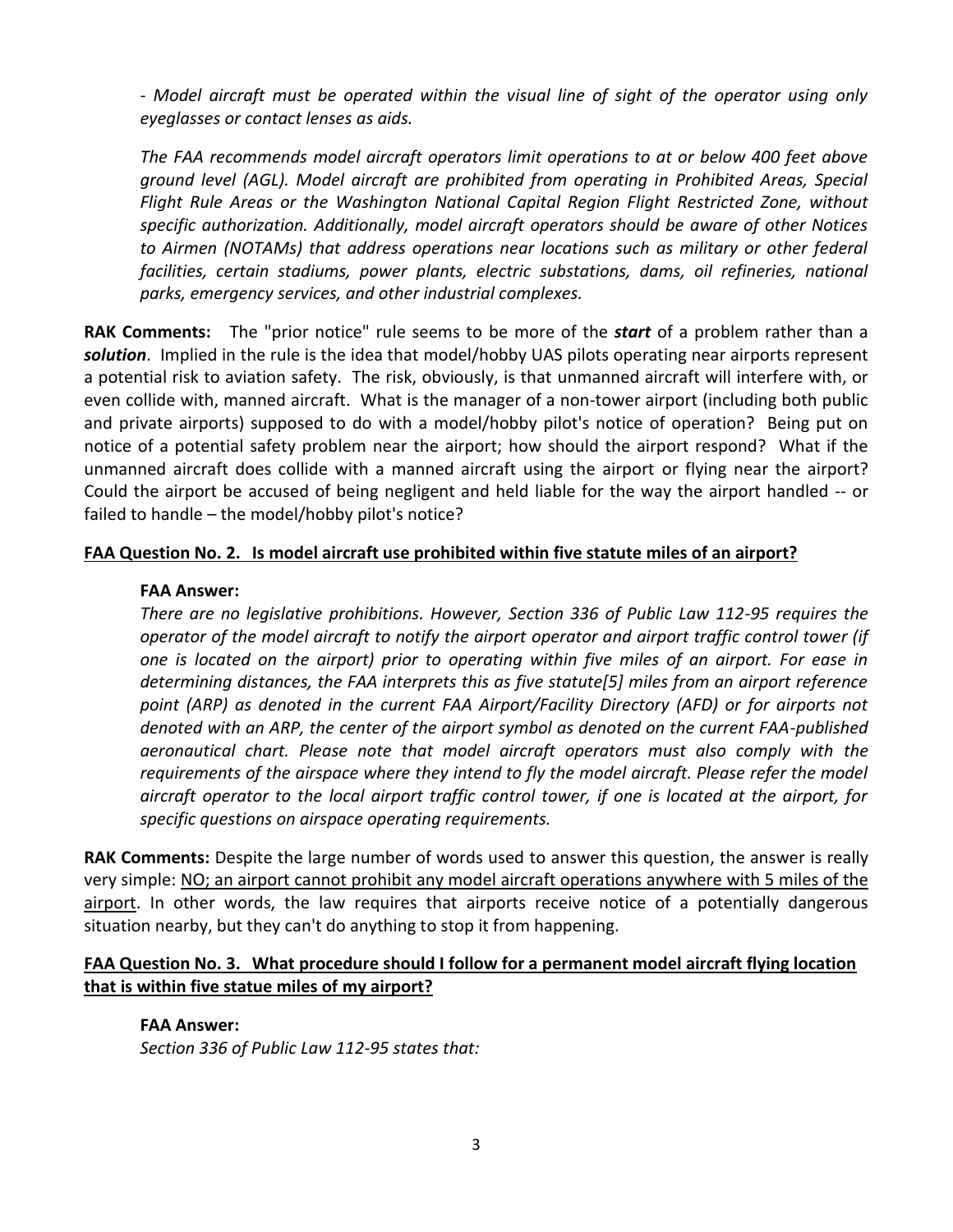*"Model aircraft operators flying from a permanent location within five statute miles of an airport should establish a mutually agreed upon operating procedure with the airport operator and the airport air traffic control tower (when an air traffic facility is located at the airport)."*

*A best practice for the airport operator is to enter into a letter of agreement (LOA) with the model aircraft operator, or operator's outlining the airport operator's understanding of how the model aircraft will be operated within five statute miles of the airport. This LOA could include:*

- *- The type of model aircraft being used,*
- *- Parameters for the flight (altitude and locations)*
- *- Anticipated Times for flight*
- *- The safety guidelines the model aircraft operator will use, and*
- *- Notification procedures to the airport operator, if any.*

*A benefit to the airport operator for establishing a "mutually agreed upon operating procedure" is that the agreement could eliminate the need for the model aircraft operator calling the airport each time they fly, which is a requirement under Section 336. This is because the LOA described above would include a mutual understanding of how the model aircraft would be operated.*

*The Model Aircraft operator, or operators, should contact the airport traffic control tower if one is located at the airport to also establish and LOA with the ATCT.*

**RAK Comments:** The law itself is quite vague. Take note of the word "*should."* There is no legal requirement that any model/hobby pilot actually establish any "mutually agreed upon operating procedures" with a nearby airport. The Act does not say "shall' or "must." It merely says "*should*." How can such a law be enforced? Can the FAA force a model/hobby UAS pilot to negotiate in good faith to sign a reasonable LOA with a nearby airport? It doesn't seem so.

Also, note that the legal *suggestion* applies only to model/hobby operators flying from a "*permanent location*." What does that mean? We must recognize that UAS equipment is extremely portable. In other words, even if a model/hobby UAS pilot does enter into an agreement with a local airport for operating procedures, all the hobbyist needs to do to be free of the agreement is to fly from some other location -- still near the airport!

What about the FAA's suggestions for the terms to use a LOA? Do you agree with the FAA's suggestions? Do you think there should be more terms? Less terms? What about insurance? What about loss link procedures? Should a model/hobby pilot flying near an airport follow the same procedures used for commercial operations? Should model/hobby pilots have more or less limits placed on their flying near airports than commercial UAS pilots? Does it (or should it) matter that most model/hobby pilots are probably unfamiliar with manned aircraft operations for near-airport maneuvers such as pattern entry and exiting, position reporting, take offs, landings, etc.?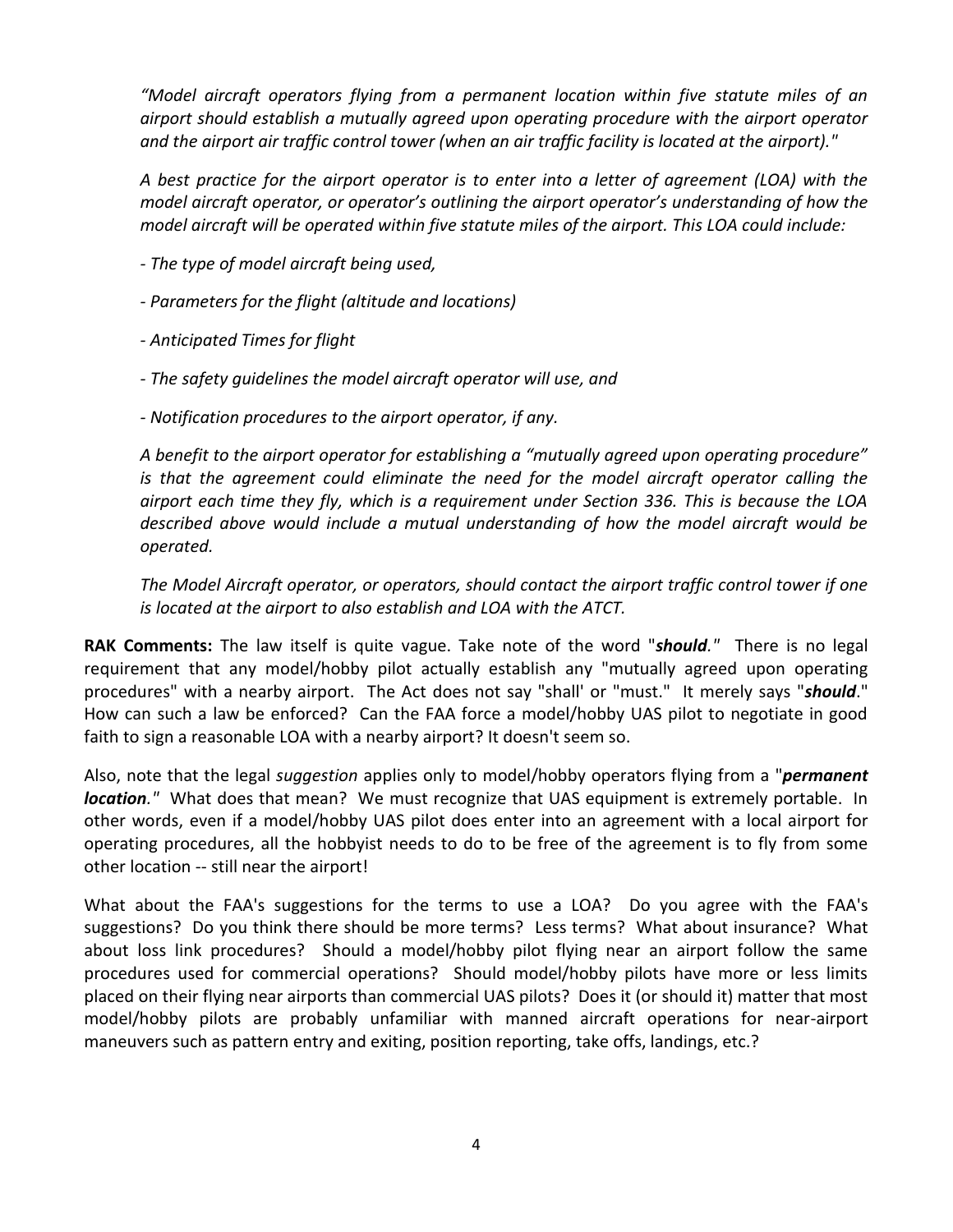### **FAA Question No. 4. Why am I getting a call from the operator of a model aircraft?**

#### **FAA Answer:**

*Section 336 of Public Law 112-95 requires the operator of a model aircraft to notify the airport operator when a model aircraft will be flown within five miles of an airport.*

**RAK Comments:** It may be appropriate for the FAA to assume that model/hobby pilots are going to "call" the local airport to give notice of their flights. However, there is nothing in the law that says HOW the notice is to be given. In other words, notice could be given via email, regular mail; or even a note taped to the airport fence or the FBO door. Moreover, note that the law is completely silent on WHAT should be in the notice. In other words, a model/hobby pilot can leave a message such as: "HI, MY NAME IS JOE. I AM GIVING YOU MY NOTICE THAT I WILL BE FLYING MY DRONE NEAR YOUR AIRPORT A LOT THIS YEAR. THANKS."

Now the airport has the "notice" required by the law. Hence, the airport now has information suggesting that the area surrounding the airport is potentially less safe than it would be without the model/hobby operations. What should the airport do with this information? How should the airport manager gauge the risk? Does the airport have enough information about UAS risk to accurately make an informed judgement?

Note that I insist on calling the operator of the model UAS a "pilot." I think this is a key part of the discussion. I think it is wrong for the FAA to label these folks as "model operators." They are flying aircraft. They should be called pilots. Even though they are un-licensed pilots; they are pilots nonetheless. If a UAS crashes into a manned aircraft due to negligence on the part of the UAS operator, it should be called "pilot error." By calling these folks pilots, the significance of their use of the national airspace is put into the proper context.

# **FAA Question No. 5. What questions could I ask the operator of a model aircraft who proposes a flight within five statute miles of my airport?**

#### **FAA Answer:**

- *- What is your name and contact information?*
- *- Where do you want to fly?*
- *- At what altitude will you be flying (maximum)?*
- *- What time will you be flying?*
- *- How long will you be flying there?*
- *- What are you flying (Make/ Model)?*
- *- How can I contact you while you are flying?*

**RAK Comments:** Do you agree with the FAA that this is a good idea? Are airports going to be able to obtain this information 100% of the time? What about the times when the airport can't get this information? Do you agree that this is the proper list of questions? Is this list too long? Is it too short? What if the airport can't get all of the information it would like to have? What should airports do with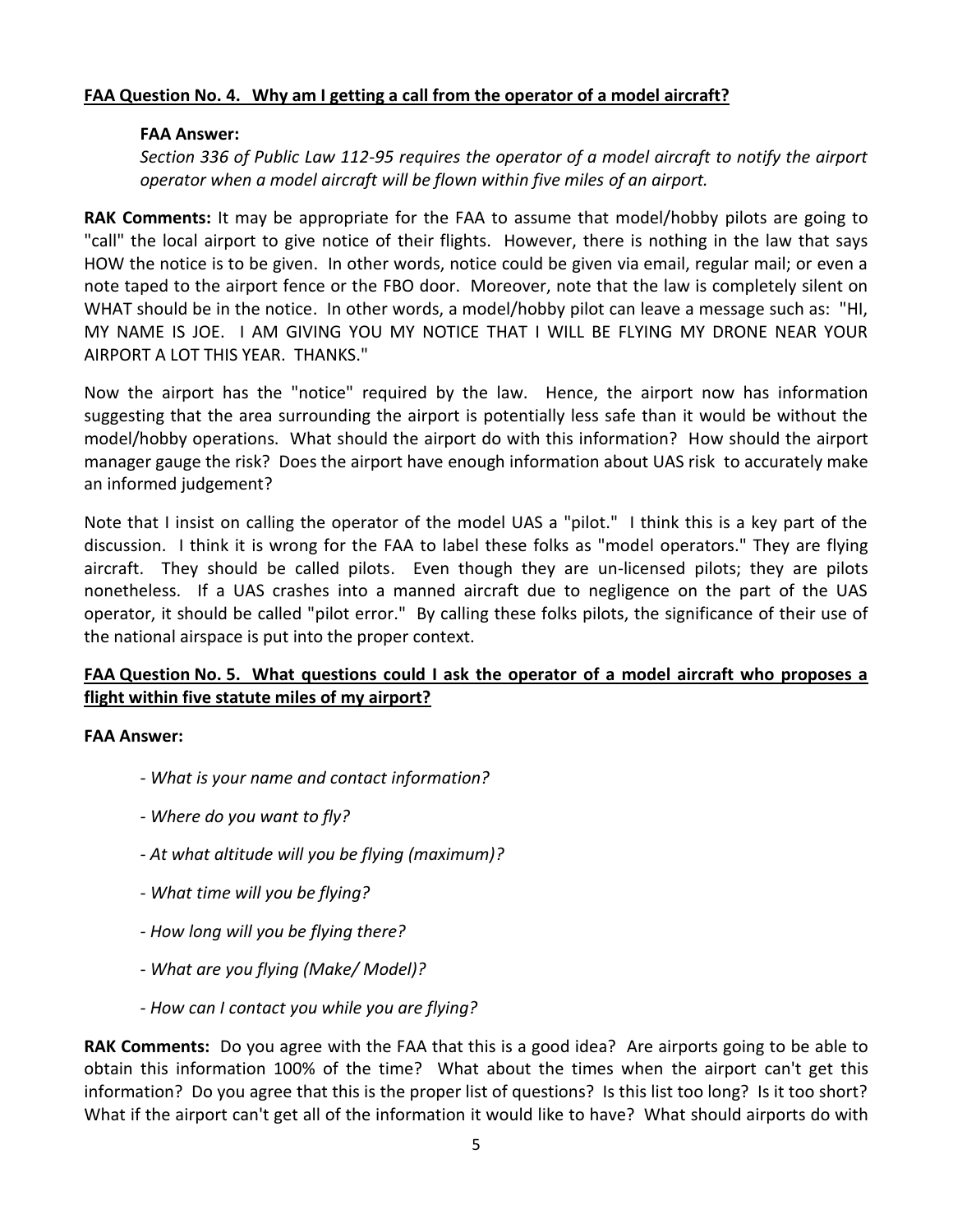this information once they have it? Who really needs this information, the folks on the ground at the airport -- or the pilots of manned aircraft flying near the airport? How should airports plan on sharing this information about potentially dangerous activities with arriving and departing pilots? Are airports legally required to share this information with pilots of manned aircraft? If airports don't share it and a mishap occurs, can the airport be held liable? Does/should airport liability insurers have any expectations or guidelines for airports to follow for communicating with local model/hobby pilots?

# **FAA Question No. 6. What should I tell the operator of a model aircraft who proposes to fly near my airport?**

### **FAA Answer:**

*- Be familiar with the manned aircraft operating areas within five statute miles of the airport and share this information with the operator of the model aircraft.*

*- Based on the answers to the questions identified in Question 4 above, be able to describe to the model aircraft operator whether the proposed flight interferes with normal manned aircraft flight.* 

*- Provide the model aircraft operator information on any special or unusual activity occurring at the airport during the proposed model aircraft flight (e.g., skydiving, low flying agricultural aircraft, helicopters, etc.).* 

*- Remind the operator of model aircraft operating parameters (outlined in Question 1 above).*

*- Ask the model aircraft operator to contact the air traffic control facility (if one is located at the airport).*

*- Ask the model aircraft operator to contact other airports that may also be within five statute miles of the proposed flight.*

**RAK Comments:** Is this an appropriate and complete list of the information airport managers should be sharing with local model/hobby pilots? Is this list clear? Is it too long? Is it too short? Are airport managers going to be able to share all of this information with each model/hobby pilot who contacts them? What about the times when the airport can't share this information? What if the model/hobby pilot isn't interested, doesn't care, doesn't have the time, or doesn't understand what the airport is trying to convey? What if the airport manger can't share all of the information he/she thinks the model/hobby pilot needs? What should the airport do if it fail to share this information with the model/hobby pilot? Does the airport have any obligation to let pilots of manned aircraft using the airport know that the airport has been unable to share information about the airport with a local model/hobby pilot? Are airports legally required to share this information? If an airport don't share it and a mishap occurs, can the airport be held liable? Does/should airport liability insurer have any expectations or guidelines for educating local model/hobby pilots?

Educating local model/hobby pilots on the topics listed by the FAA appears to be "easier said than done." How -- exactly – are airports supposed to educate local model/hobby pilots about: (1) "*the manned aircraft operating areas within five statute miles of the airport,"* (2) "*whether the proposed [UAS] flight interferes with normal manned aircraft flight,"* or (3) "*any special or unusual activity occurring at the airport during the proposed model aircraft flight (e.g., skydiving, low flying agricultural*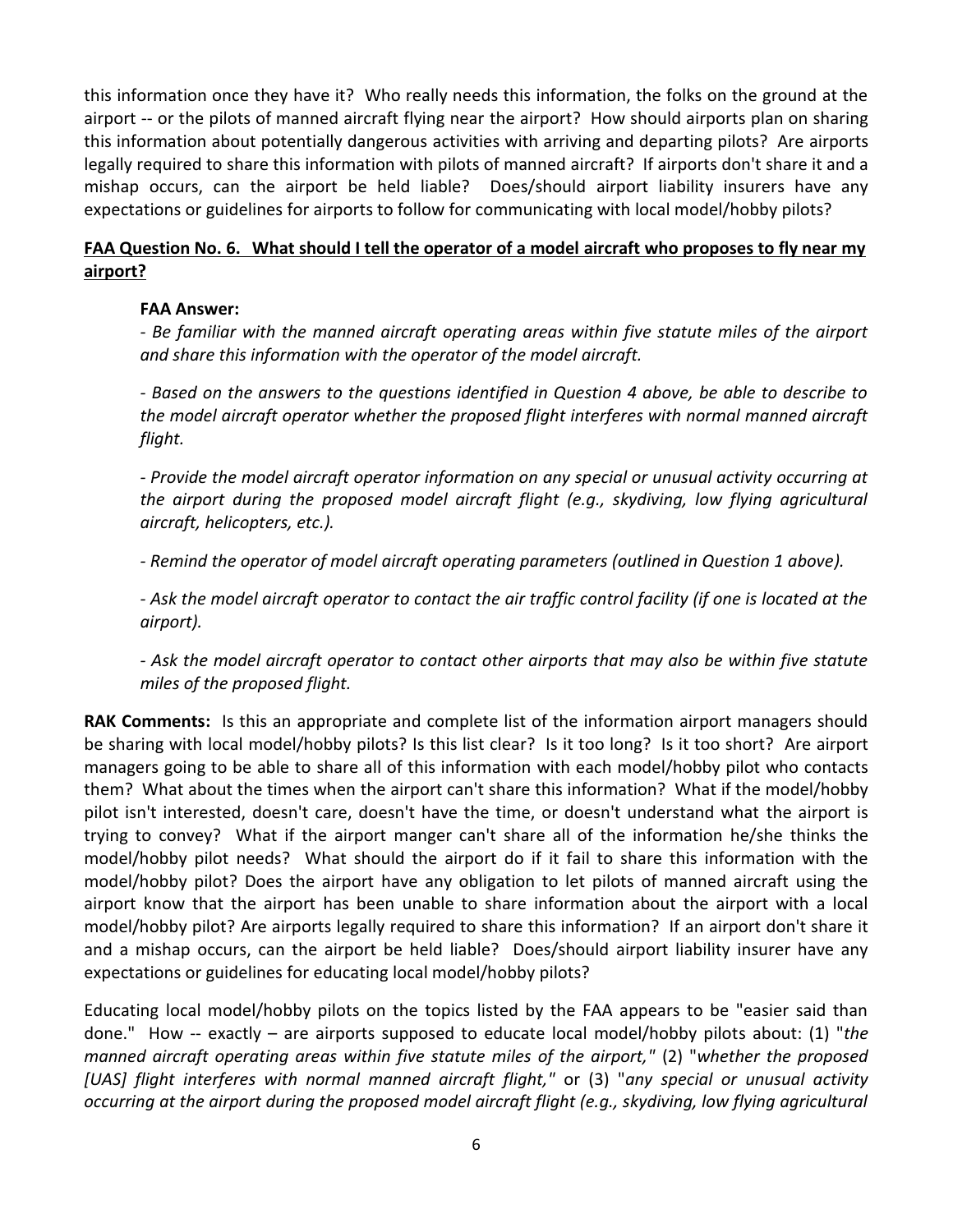*aircraft, helicopters, etc.)"*? Is this sharing supposed to take a few seconds, a few minutes, or a few hours?

I find it particularly surprising that the FAA suggests that airport managers have some responsibility to tell local model/hobby pilots about the legal rules set forth in Section 336 of the 2012 Act. It is also surprising that the FAA suggests that airport managers should be educating model/hobby pilots about "normal" manned aircraft procedures, as well as any "special or unusual" flying near the airport.

What exactly is "normal" flying; and what should be considered "special or unusual"? Manned aircraft are not all the same. All pilots of manned aircraft do not fly the same way. Airports accommodate everything from ultralights, to warbirds, to business jets, to commercial airlines. Some pilots of manned aircraft are beginner students in very simple and slow aircraft such as Cessna 150s; while others have tens of thousands of hours experience flying the most sophisticated military and experimental aircraft imaginable. How is an airport manager supposed to properly explain all of this to a local model/hobby pilot?

# **FAA Question No. 7. How can I be prepared to discuss areas for model aircraft use within five statute miles of my airport?**

### **FAA Answer:**

*A best practice is to coordinate with your stakeholders and air traffic control facility (if one is located at the airport) to identify areas within five statute miles of the airport where model aircraft would have the potential to interfere with manned aircraft flights. When describing these areas, consider describing areas of manned aircraft activity within five statute miles of the airport with regards to altitudes and locations in accordance with published flight information (e.g., traffic patterns, instrument approaches, departure areas, etc.). This facilitates the requirements of Section 336 of Public Law 112-95, which require that model aircraft be operated in a manner that does not interfere with manned aircraft flight. The airport operator and control towers are only identifying areas from an aviation safety perspective. It is the responsibility of the model aircraft operators to coordinate with landowners if they wish to operate from their property.*

**RAK Comments:** The area within a 5 mile radius is almost 80 SQUARE MILES (over 50,000 acres). This FAA question and answer suggests that airport managers are supposed know a lot about potentially dangerous activities beyond the airport perimeter. This suggestion from the FAA would have airport managers create *"descriptions"* for local model/hobby pilots of areas around the airport "*where model aircraft would have the potential to interfere with manned aircraft flights."* This text suggests that airport managers need to decide what areas are safer -- and what areas are less safe -- due to local model/hobby flying.

Remarkably, the FAA states that this work by airport operators actually, *"facilitates the requirements of Section 336 of Public Law 112-95, which require that model aircraft be operated in a manner that does not interfere with manned aircraft flight."* I find this text surprising because Section 336 creates legal requirements for model/hobby pilots. Section 336 does not create legal requirements for airport managers.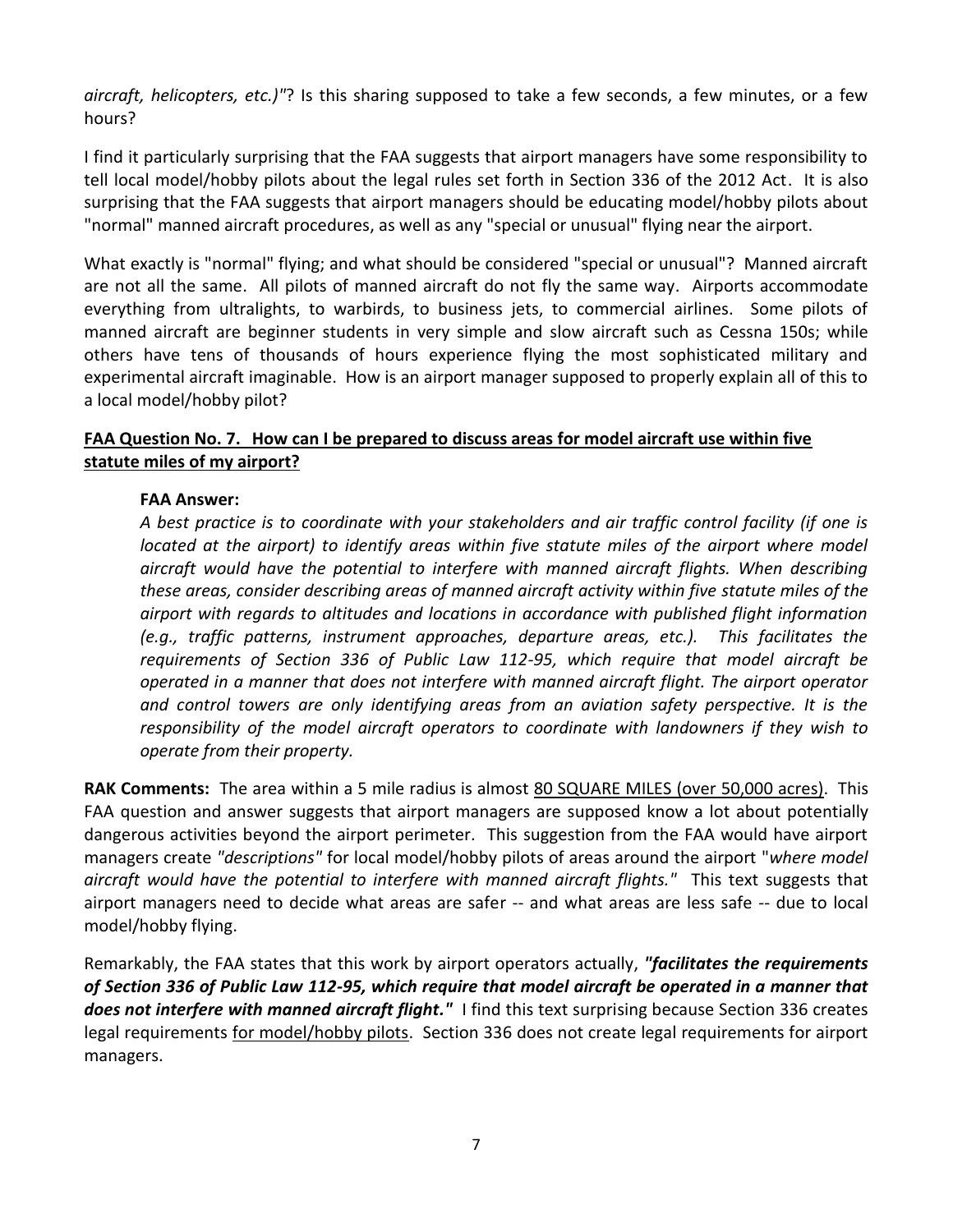#### **FAA Question No. 8. Can an airport operator object to model aircraft flights near my airport?**

#### **FAA Answer:**

*Yes, according the FAA's Interpretation of the Special Rule for Model Aircraft, you can object to the proposed use of a model aircraft within five miles of an airport if the proposed activity would endanger the safety of the NAS. However, the airport operator cannot prohibit or prevent the model aircraft operator from operating within five miles of the airport.* 

*If you object to a proposed model aircraft operation within five statute miles of the airport for safety reasons and the model aircraft operator flies anyway, the airport operator has the following options depending upon the airport operator's judgment of risk from the model aircraft flight:*

*- Contact the airport traffic control tower (ATCT), if one is located at your airport.*

*- Contact your local law enforcement agency to detect and potentially investigate and, as appropriate, pursue enforcement actions to stop the use. Please refer to FAA Guidance for Law Enforcement.*

*- Notify the FAA's 24 hours Regional Operations Center (ROC). Find ROC contact information.*

*- Notify the local Flight Standards District Office (FSDO).*

**RAK Comments:** This question and its answer are *very important*! Even though airport managers cannot *prohibit* model/hobby flying near their airports -- **they can object to such activities**. To help protect the airport from potential liability, it may be a good idea for airport managers to establish a policy of letting all local model/hobby pilots know that their airports do not and will **not authorize** any UAS activities within 5 mile of their airports. These objections can be published on the airport's website, and can shared directly with every model/hobby pilot who contacts the airport with a flight notice.

If an airport does not object and a mishap occurs, will the FAA (or the NTSB, or a jury) conclude that the airport erroneously deemed the proposed activity as safe and NOT "endangering the safety of the NAS"?

What "safety reasons" is the FAA addressing in its answer to this question? How will any local airport manager know whether or not any particular model/hobby pilot -- and his/her equipment is **safe**? Safety, of course is not an all-or-nothing concept. How is an airport manager supposed to accurately determine whether or not a particular model UAS flight will be *safe enough* for the airport to not object? How will an airport manager even know anything about any particular "safety reasons" applicable to a given model/hobby pilot?

Also, the FAA's answer to this question assumes that an airport's local law enforcement personnel will know how to deal with a call from someone at the airport about safety concerns. Is it safe to assume that local police will probably have a difficult time investigating such a call?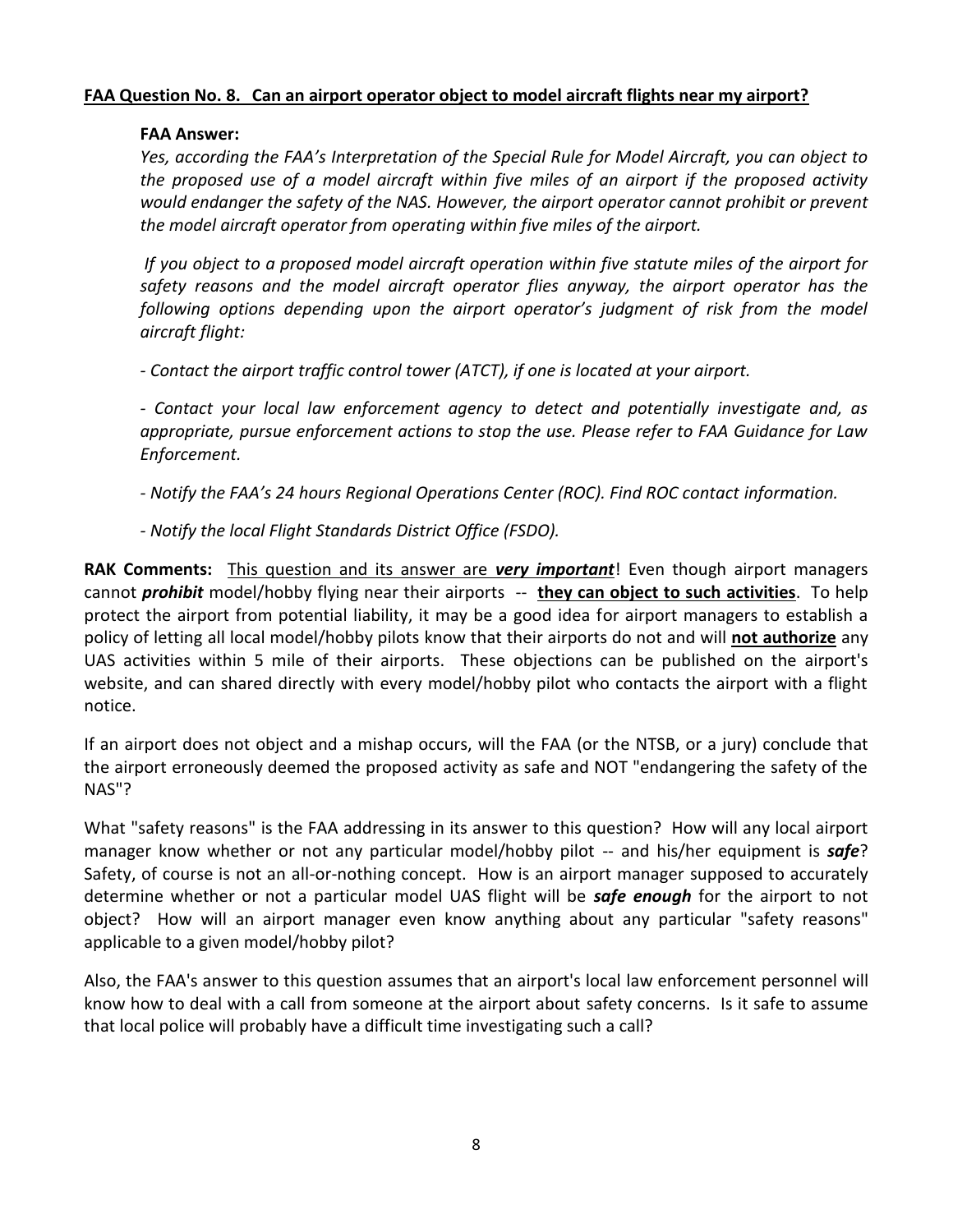### **FAA Question No. 9. What are best practices when I am made aware of a proposed model aircraft flight within five statute miles of my airport?**

#### **FAA Answer:**

*- Document the conversation with the model aircraft operator, including any objections you made to their proposed flight.*

*- Issue a Notice to Airmen (NOTAM), if necessary.*

**RAK Comments:** Interesting. The FAA's list of "best practices" includes only two ideas! The first one ("document the conversation") is rife with problems and ambiguities. For instance, it assumes there is an actual conversation between airport personnel and the model/hobby operator. The notice rule, however, does not require that the model/hobby pilot actually talk to the airport manager. If the airport and the UAS pilot actually have a serious exchange of information about all the topics referenced in the answers to questions 3-8, it could be a very long conversation. Cleary, documentation could be important if there is a mishap. This question and the answer hint at the dangers and liability issues underlying this whole topic. Essentially, the FAA is saying that airports have some duty to make model UAS operations safe. The FAA is also saying, "Look out for potential liability problems." Is the FAA's approach to these safety risks, and its guidance for airport managers, 100% proper and complete?

The second "best practice" is also problematic. The FAA is instructing airport managers (both public and private) to issue their own NOTAMs about the flights of model/hobby UAS pilots near their airports . . . , *"if necessary"*! How is the airport manager supposed to decide if a NOTAM about a particular model/hobby pilot "is necessary"? What guidelines have been published by the FAA to help the airport manager make this decision? Should the airport manager issue a NOTAM for every notice of model/hobby UAS flights near the airport? Should the airport manager adopt a policy to never issue a NOTAM? Should the airport manager only issue an NOTAM once in a while? For the occasional NOTAM issuer; what rules will he/she follow?

# **FAA Question No. 10. Is the Airport Traffic Control Tower (ATCT) notified by the operator of a model aircraft flight that occurs within five statute miles of the airport?**

#### **FAA Answer:**

*Section 336 of Public Law 112-95 requires the model aircraft operator to notify the airport traffic control tower (ATCT) if the proposed flight is located within five statute miles of the ATCT, if there is an ATCT at the airport. A best practice is to coordinate communications between the ATCT and the airport operator to share information on notifications and possible unsafe operations.*

**RAK Comments:** This answer finishes with a strange phrase: *"share information on notifications and possible unsafe operations."* It implies that ATCT personnel are expected to share information about *"unsafe operations"* with airport management. When? How? Why?

It makes sense for model/hobby pilots to give notice to the ATCT about their flights because ATCT personnel are in direct communication with the pilots of a manned aircraft in the vicinity of the airport (at least while the tower is open). Airport personnel, on the other hand, are probably NOT talking to pilots about "unsafe operations" around the airport.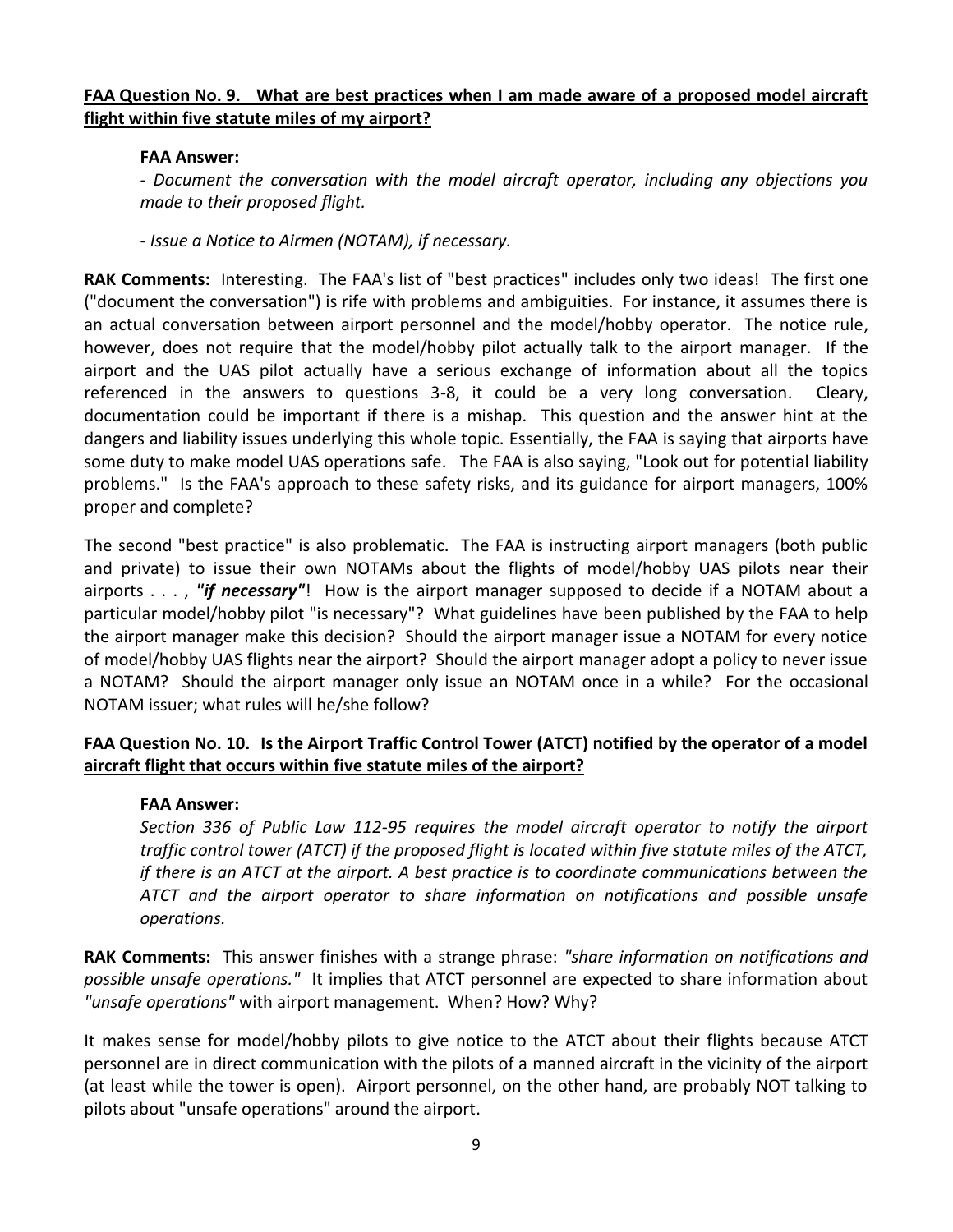It is also important to realize that the FAA oversees the day-to-day operations of ATCT personnel. (Even contract tower personnel are working for the FAA.) The same cannot be said about airport personnel. It is probably wise for the FAA to create a set of rules for ATCT personnel to use while interacting with model/hobby UAS pilots and airport managers. However, when it comes to how the FAA can/should instruct airport managers on "best practices" for communicating with ATCT personnel and model/hobby pilots, the roles and responsibilities are less clear -- leaving airport personnel in some limbo.

# **FAA Question No. 11. What should I do if I see a model aircraft being operated in a manner that could interfere with manned aircraft flight or other uses (e.g. skydiving)?**

# **FAA Answer:**

*Airport operators have an important responsibility to keep the airport and the surrounding areas free from hazards that could impact the safe operation of the airport. Airport operators are also in a unique position to observe and identify activity near an airport that could impact the safety of the NAS. Accordingly, if you observe a model aircraft being operated in a manner that interferes with manned aircraft flight or other uses at your airport:*

*- Contact the airport traffic control tower (ATCT), if one is located at your airport.*

*- Contact your local law enforcement agency to detect and immediately investigate and as appropriate, pursue enforcement actions to stop the use. Please refer to FAA Guidance for Law Enforcement.*

*- Notify the FAA's 24 hours Regional Operations Center (ROC). Find ROC contact information.*

*- To assist in the investigation of the event, the airport operator may wish to:*

*- Keep good documentation of the time/location of the event;*

*- Take pictures and/or capture video recordings of the activity, if possible;*

*- Attempt to determine the type of activity; and*

*- Attempt to determine the location of the operator of the model aircraft.* 

**RAK Comments:** The first sentence of the FAA's answer to this question is disturbing in the UAS context. The phrase "free from hazards" puts a huge burden on airport managers when it comes to model/hobby pilots. It is important to understand and consider the differences between unlit towers, cranes, and even birds near an airport -- and drones. Unlike some potential hazards for which airports traditionally issue NOTAMs, UAS hazards have their own pilots. Doesn't it make sense to make UAS pilots ultimately responsible for keeping the airspace surrounding an airport "free from [UAS] hazards"; and not airport personnel?

After the first sentence of the answer, the FAA appears to be sending an appropriate message. It is undeniable that airport personnel are "in a unique position to observe and identify activity near an airport that could impact the safety of the NAS." Accordingly, observing unsafe activities -- UAS or otherwise – and reporting to other governmental officials who may take steps to stop it; or seek some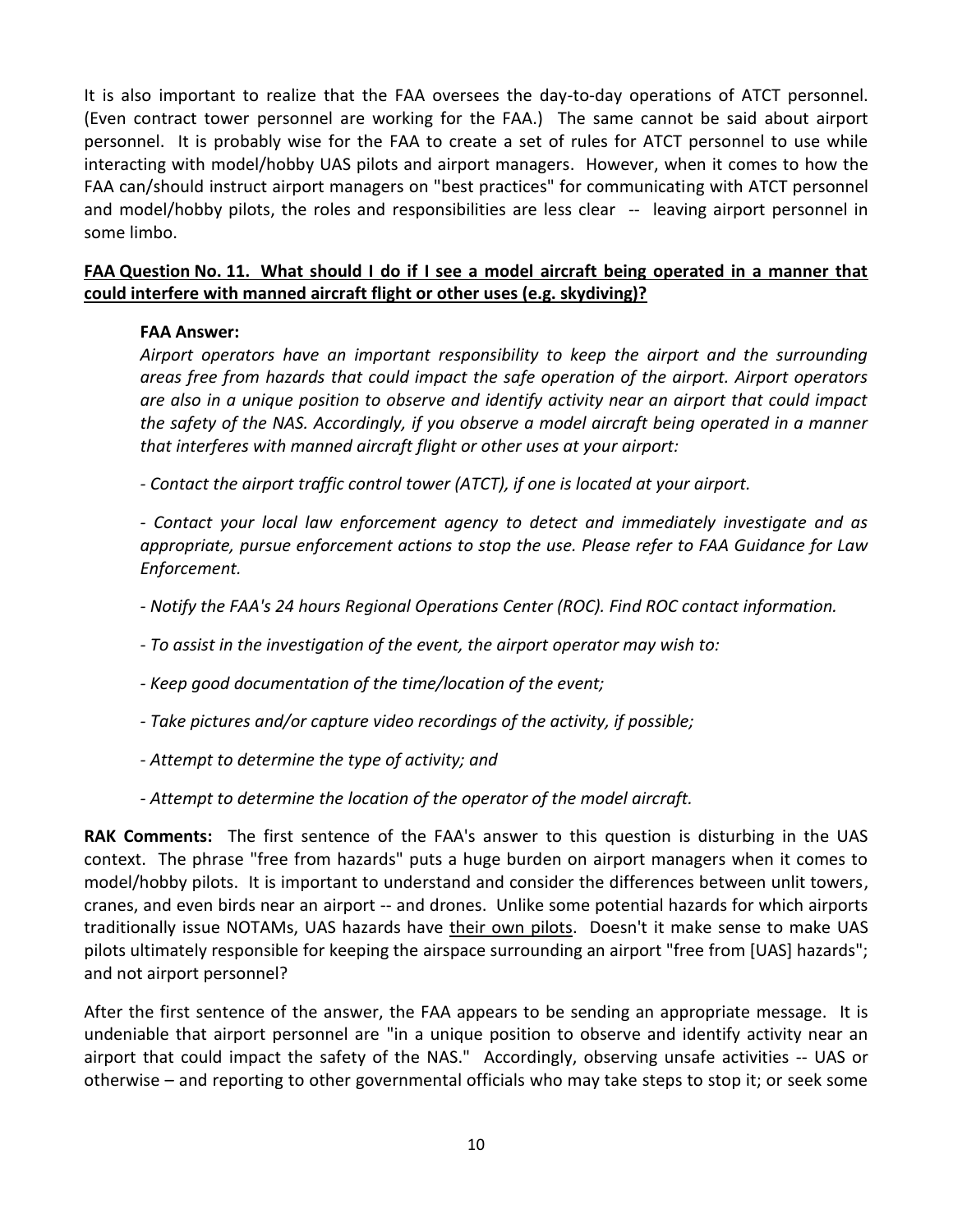legal penalties against the unsafe pilot, seems very reasonable. It also seems reasonable to ask airport personnel to make notes, take photos, and determine the location and type of activities observed.

# **FAA Question No. 12. How can I help ensure model aircraft are operated safely near my airport?**

## **FAA Answer:**

*- Consider conducting community outreach activities that educate the public on model aircraft operators' responsibilities and requirements.*

*- Consider sharing information on the areas where manned flights normally occur at your airport.*

*- Establish a local process that allows you to effectively discuss proposed model aircraft operations within five statute miles of your airport.*

*- Enlist the assistance of local Law Enforcement Agencies to help identify operations near your airport that could impact the safety of the NAS.*

*- Encourage the use of the B4UFLY app.*

**RAK Comments:** This question is odd because it suggests that airport managers have a legal duty to "ensure model aircraft are operated safely near [their] airport[s]." Where does this duty come from; and how far does it extend?

At least part of the answer to the first half of my question points to the "notice" rule in the 2012 Act. Like it or not, the rule requiring that UAS pilots put airport managers on notice of potentially unsafe use of the airspace surrounding the airport, suggests that airports have a duty to act reasonably with that information.

Airport managers may be surprised, however, to see the FAA say that they should be "*conducting community outreach activities that educate the public on model aircraft operators' responsibilities and requirements."* Equally surprising may be the FAA's suggestion that airport managers should *"establish a local process that allows [them] to effectively discuss proposed model aircraft operations."*

Even the suggestion that airport managers should be creating methods for *"sharing information on the areas where manned flights normally occur at your airport,"* seems beyond the normal day-to-day activity of typical airport managers.

How should these **educational** tasks be performed? Lengthy personal phone calls? Instructive emails? Classroom lessons? Personal tours? Group tours? Brochures? Booklets? Webpages?

# **FAA Question No. 13. Does the FAA provide guidance on local and state regulation of Unmanned Aircraft Systems (UAS)?**

# **FAA Answer:**

*Yes, the FAA has a fact sheet on state and local regulation of unmanned aircraft systems (UAS) that provides information for states and municipalities considering laws or regulations addressing UAS use. The document outlines FAA's safety reasons for federal oversight of aviation and airspace, and explains federal responsibility in this area.*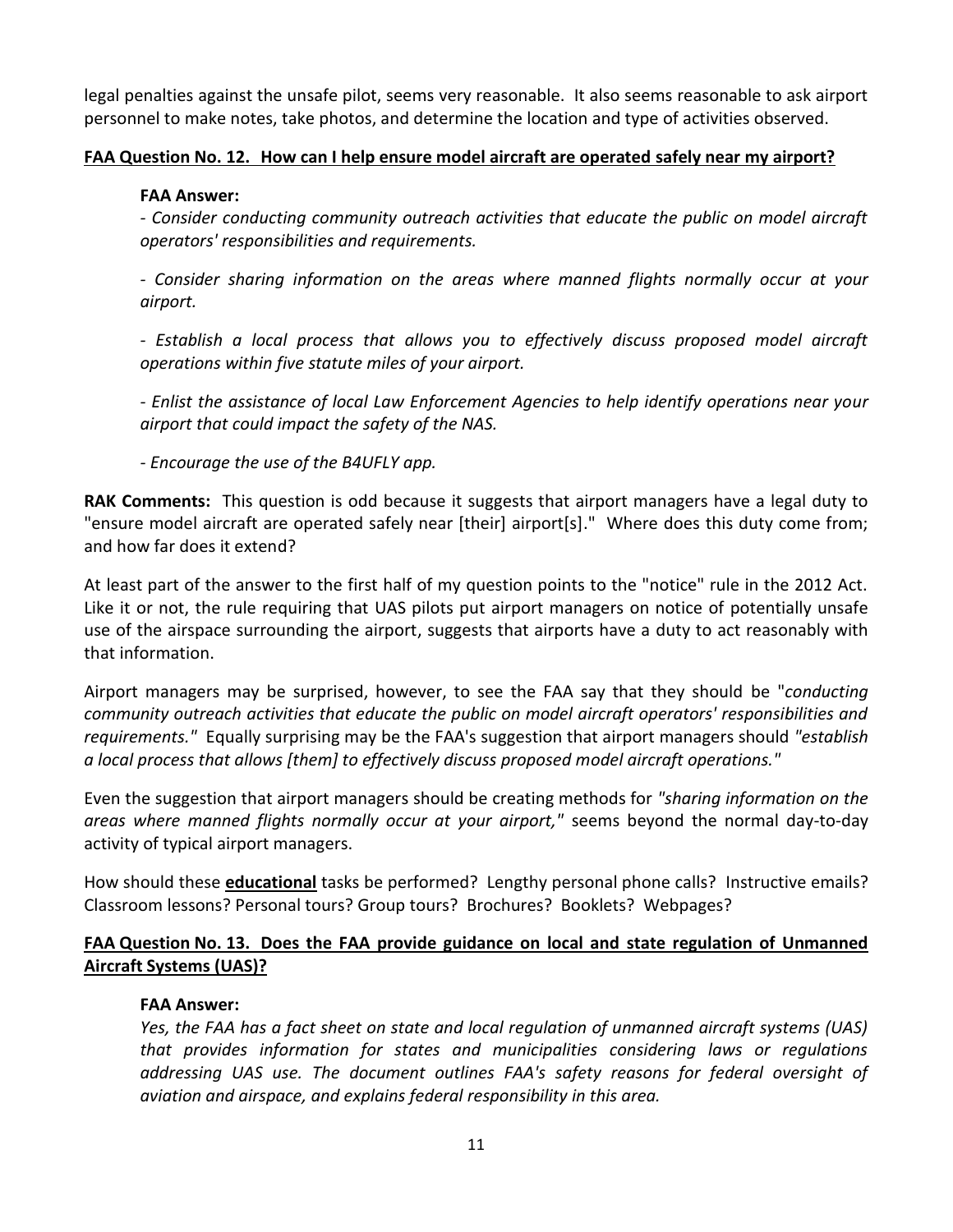*The fact sheet provides examples of state and local laws affecting UAS for which consultation with the FAA is recommended, such as restrictions on flight altitude or flight paths, regulation of the navigable airspace, and mandating UAS-specific equipment or training.*

*The fact sheet also gives examples of UAS laws likely to fall within state and local government authority, such as requirements for police to obtain a warrant prior to using UAS for surveillance; prohibitions on the use of UAS for voyeurism; exclusions on using UAS for hunting or fishing, or harassing individuals engaged in those activities; and prohibitions on attaching firearms or other weapons to a UAS.*

**RAK Comments:** This question and the answer are remarkable for what is not said to airport personnel. The question seems to recognize that most public airports are owned and operated by local governments. The answer, however, seems to instruct local government officials to *consult* with the FAA before trying to create any safety-related UAS rules. Look at the last paragraph of the answer. The subjects mentioned there appear to be quite remote from any core airport-related safety concerns.

On the other hand, the middle paragraph in the answer cautions local governments (including airport personnel) to NOT try, without FAA permission, to make any rules governing UAS pilots and any *"restrictions on flight altitude or flight paths, regulation of the navigable airspace, [or] mandating UASspecific equipment or training."*

Compare and contrast this question/answer combination (#13) with the prior one (#12). It seems that such things as restrictions on flight altitude or flight paths, or mandating UAS-specific equipment or training could go a long way towards ensuring safe UAS operations near airports.

Look at the dilemma facing airports. The 2012 Act prohibits the FAA from creating specific safety rules for model/hobby pilots; and the FAA is telling local governments who own/operate airports that they can't create such laws without FAA permission. Does this sounds like a "catch 22"?

# **SOME IDEAS FOR AIRPORTS RESPONDING TO UAS MODEL PILOT FLIGHT NOTICES**

Airport managers need to consider how they intend to deal with model/hobby UAS pilots who call or send emails providing notice of their planned flying within 5 miles of their airports. While this is clearly a work-in-progress, here are some of the messages airport managers way want to consider sharing with model/hoppby UAS pilots:

- **"Thank you."** It is probably a good idea to maintain a polite, professional, and courteous approach with the model/hobby UAS pilots who will be calling airports — in ever increasing numbers — about their planned flights. So, the first thing an airport manager should consider doing in response to these notices, is to thank the pilot for contacting the airport.
- **The airport does not authorize UAS flights**. As mentioned in the FAA Q&A section above, the airport notification scheme created by the 2012 Act, allows an airport manager to tell a model/hobby UAS pilot that the airport objects to UAS flights near the airport. To protect airports from potential liability for having impliedly (or expressly) authorized unsafe UAS flying near the airport, airports may want to consider establishing a policy of informing all model/hobby UAS pilots that the airport objects to, and does not authorize, any UAS operations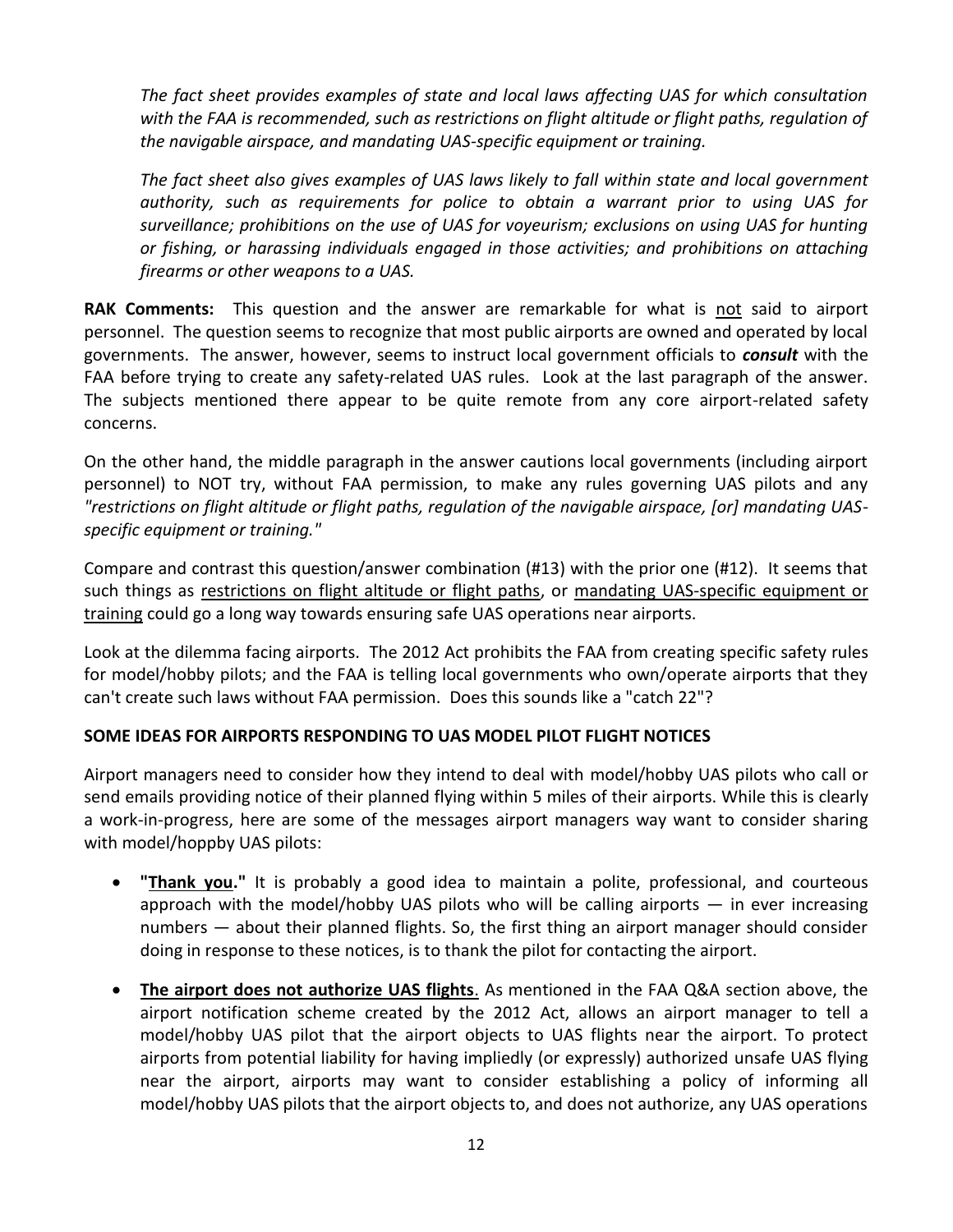near their airports. UAS pilots should understand that they fly "at their own risk." They should not be led to believe that, by giving notice to the airport, the airport has or will assumed the responsibility to take any affirmative steps to protect the pilot from the dangers the pilot creates by choosing to fly his/her UAS near an airport.

- **Invite the UAS pilot to visit the airport for a tour.** It is probably safe to assume that most model/hobby UAS pilots are unfamiliar with basic airport operations. Therefore, it may be a good idea to invite the UAS pilot to visit the airport and give him/her a tour. During the visit, the UAS pilot should have an opportunity to see a variety of aircraft taking off, landing, taxiing, entering/exiting the pattern, etc. During the tour, the airport manager could give the UAS pilot an opportunity to listen to transmissions on the UNICOM and/or ATC radio frequencies. The tour could also include an invitation to sit in an aircraft, meet an instructor, and or meet a mechanic. The tour could also create an opportunity to start working on an LOA with the model UAS pilot. (As most of us know, the aviation community is experiencing a growing pilot shortage crisis. The FAA predicts that there will be tens of millions of new UAS pilots in the next few years. Airport tours triggered by UAS flight notices to airports may give us an opportunity to find some new student pilots!)
- **UAS pilot disclosures**. Airports should also consider what, if any, disclosures they want from the model/hobby UAS pilot who is giving the airport notice of planned flying near the airport. A request for disclosures could include text along these lines: "If you decide to fly within five miles of the airport, we expect you to go to our website [or send us an email] and make the following disclosures: (a) your location; (b) your FAA registration number, (c) the make and model of your aircraft, (d) the purpose of your flight; (e) your flight path; (f) your altitude; and (g) your start and stop times." Can you think of other disclosures that should be made by these pilots?
- **UAS pilot verifications**. The UAS pilot wo is giving the airport notice of planned flying may also be instructed to go to the airport website, or send an email, and verify the following: (a) the pilot will comply with Section 336 of the 2012 Act; (b) the pilot has read and is familiar with the B4UFly FAA program; (c) the pilot will preflight his aircraft before flying; (d) the pilot will comply with the applicable community based safety codes; (e) the pilot will see and avoid all manned aircraft; (f) the pilot will not operate in a careless or reckless manner; (g) the pilot has liability insurance covering his flying activities; and (h) the pilot will indemnify the airport for any loss, harm, or damage caused by his flying activities near the airport. Can you think of other verifications that should be made by these pilots?
- **Instruct the UAS pilot to call Flight Service, or go to the Flight Service webpage, and post a NOTAM or a UOA (Unmanned Operating Area) notification**. It may be a good idea for airports to tell UAS pilots to talk to a Flight Briefer or use the Lockheed Martin website [\(www.1800wxbrief.com\)](http://www.1800wxbrief.com/) to announce their flight intentions. This approach could allow the UAS pilot to share information about their UAS operations directly with the folks who need to know — pilots of manned aircraft.